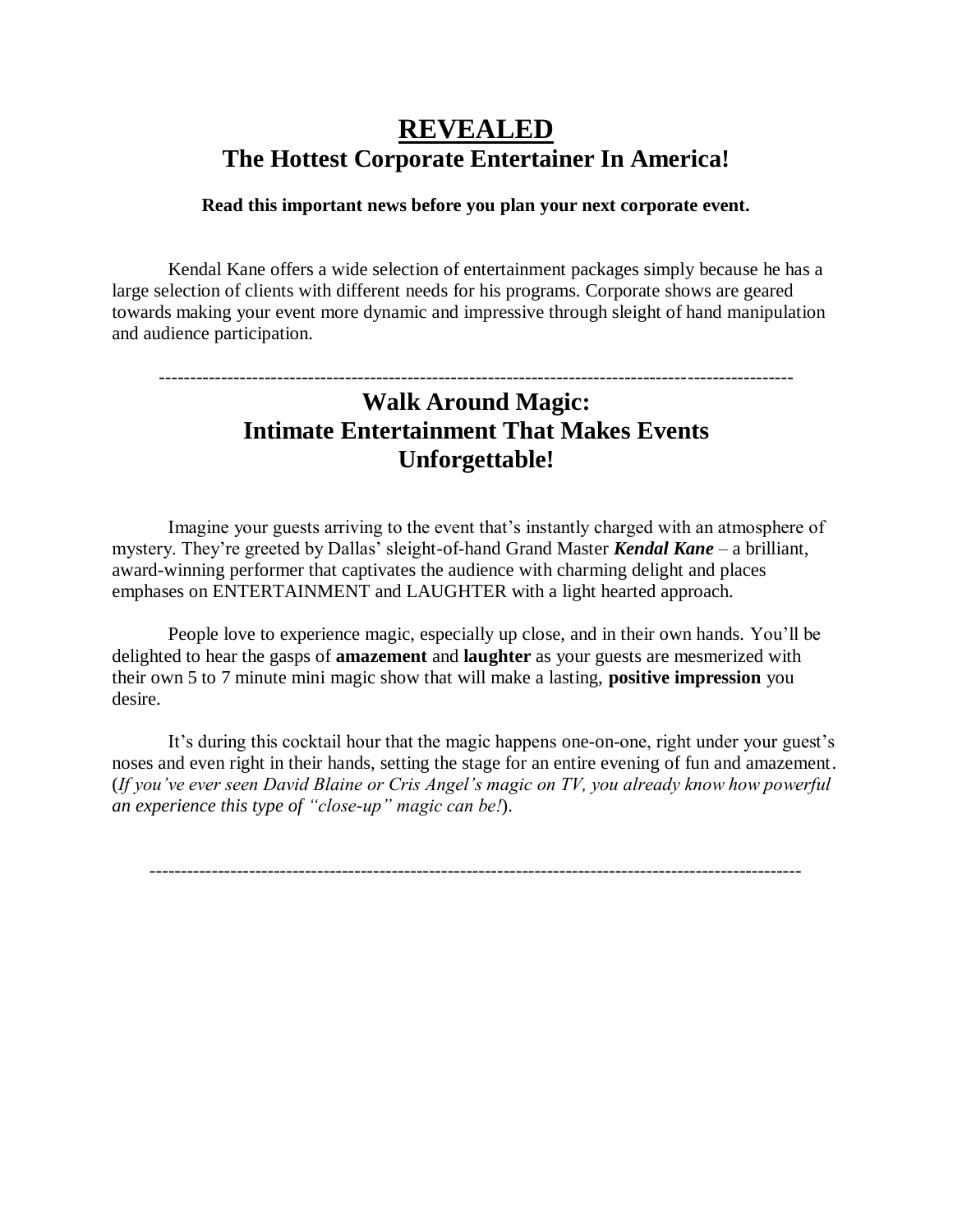### ------------------------------------------------------------------------------------------------ **Magic, Music, And Mystery: An Enchanting After Dinner Show That Leaves You Spellbound!**

If you are looking for a more formal show, this package is for you! A 45-minute comedy audience participation show that has a unique blend of magic, theater, and music to create an enchanted evening of mystery appropriate for *all* ages.

#### **Imagine You… Holding An Audience Spellbound With Your Own Feat Of Magic!**

You or another person in your company will actually someone else's mind during the show. Everyone in the audience will be completely stunned, making you a star. **Unbelievable Magic & Mind Reading**. Even after you see this you won't believe it. You will be left scratching your head and wondering if **E.S.P.** actually exists.

### -------------------------------------------------------------------------------------------------- **Experience The Best Of Both Worlds… An Incredible Entertainment Combination**

This **deluxe combination** package includes the walk around magic and the complete 45 minute after dinner show.

It is an ideal partnership that will make your important meeting or event, extra special.

As a bonus feature for all of the entertainment packages, I'll also include up to 100 **FREE** magic tricks for you to give to your guests. These cost the company nothing and everyone gets to take home something unique to remember the event by.

---------------------------------------------------------------------------------------------